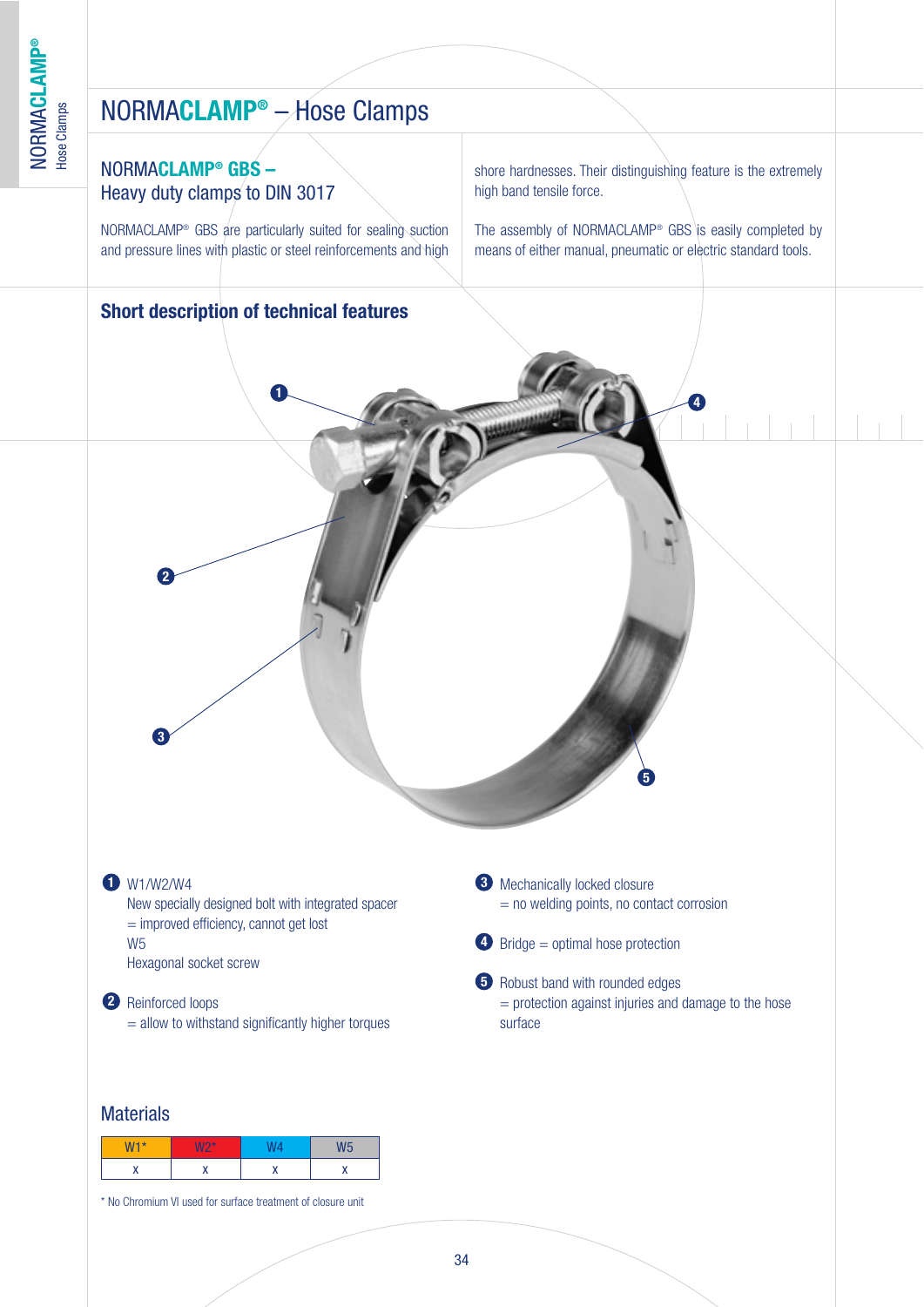**®**

## NORMA**CLAMP®** – Hose Clamps

### **Clamp Types**



### NORMA**CLAMP® GBS** with QR closure

On request the NORMACLAMP® GBS is available with QRC (Quick Release Closure). The hinged bolt can be quickly released and enables the fast and easy assembly or disassembly of the clamp.

Only available in W1 and W2!



### NORMA**CLAMP® GBS** Multi-Part version

The 2-part version of the NORMACLAMP® GBS is an additional clamp type in this range.

### **Technical features**

### Band tensile forces

The results of numerous test sequences proved that NORMA-CLAMP® GBS are superior to comparable competitive products:



| <b>Band width</b> | <b>Material thickness (mm)</b> |                |     |                |    |           |  |  |
|-------------------|--------------------------------|----------------|-----|----------------|----|-----------|--|--|
| (mm)              | W <sub>1</sub>                 | W <sub>2</sub> | W4  | W <sub>5</sub> | М  | <b>SW</b> |  |  |
| 18                | 0.8                            | 0.6            | 0.6 | 0.6            | 6  |           |  |  |
| 20                | 1.0                            | 0.8            | 0.8 | 0.8            |    |           |  |  |
| 25                | 1.0                            | 1.0            | 1.0 | 1.0            | 8  | 13        |  |  |
| 30                | 1.3                            | 1.0            | 1.0 | 1.0            | 10 | 17        |  |  |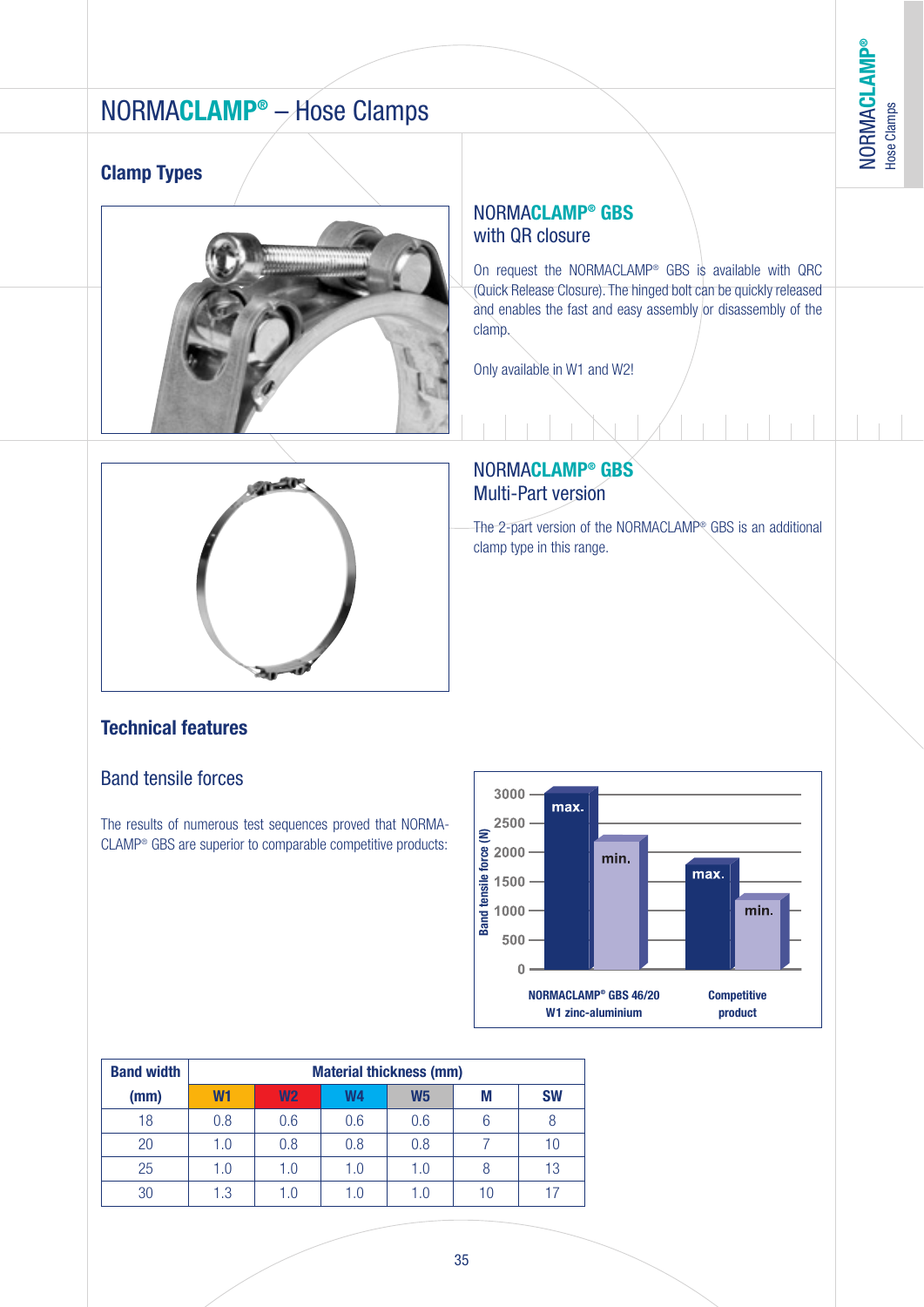### NORMA**CLAMP®** – Hose Clamps

### **Torques**

| <b>NORMACLAMP®GBS</b> |                |                                |                 |                                      |                 |  |  |  |  |
|-----------------------|----------------|--------------------------------|-----------------|--------------------------------------|-----------------|--|--|--|--|
| <b>Band width</b>     |                | <b>Fracture torques (min.)</b> |                 | <b>Recommended tightening torque</b> |                 |  |  |  |  |
| (mm)                  | W <sub>1</sub> | W <sub>2</sub>                 | W4              | <b>W5</b>                            |                 |  |  |  |  |
| 18                    | $15$ Nm        | $15 \text{ Nm}$                | $15 \text{ Nm}$ | <b>15 Nm</b>                         | 8 Nm            |  |  |  |  |
| 20                    | 25 Nm          | 20 Nm                          | 20 Nm           | 20 Nm                                | $10 \text{ Nm}$ |  |  |  |  |
| 25                    | 35 Nm          | 30 Nm                          | 30 Nm           | 30 Nm                                | 20 Nm           |  |  |  |  |
| 30                    | 50 Nm          | 45 Nm                          | 45 Nm           | 45 Nm                                | 25 Nm           |  |  |  |  |

| NORMACLAMP®GBS QRC |                |                                |                                      |  |  |  |  |  |
|--------------------|----------------|--------------------------------|--------------------------------------|--|--|--|--|--|
| <b>Band width</b>  |                | <b>Fracture torques (min.)</b> | <b>Recommended tightening torque</b> |  |  |  |  |  |
| (mm)               | W <sub>1</sub> | W <sub>2</sub>                 |                                      |  |  |  |  |  |
| 18                 | 10 Nm          | $10 \text{ Nm}$                | 6 Nm                                 |  |  |  |  |  |
| 20                 | 15 Nm          | <b>15 Nm</b>                   | 8 Nm                                 |  |  |  |  |  |
| 25                 | 25 Nm          | 25 Nm                          | <b>18 Nm</b>                         |  |  |  |  |  |
| 30                 | 40 Nm          | 40 Nm                          | 22 Nm                                |  |  |  |  |  |

### Corrosion resistance

| <b>Material</b> | Corrosion resistance in salt spray testing |  |  |  |  |  |
|-----------------|--------------------------------------------|--|--|--|--|--|
| W <sub>1</sub>  | Min. 72 h.                                 |  |  |  |  |  |
| W <sub>2</sub>  | Min. 72 h                                  |  |  |  |  |  |
| W4              | Min. 240 h                                 |  |  |  |  |  |
| W5              | Min. 400 h                                 |  |  |  |  |  |

### **Applications**

The NORMACLAMP® GBS are specially suitable for use on commercial and special vehicles:

• Sealing and retaining suction and pressure hoses with steel or plastic reinforcements and high shore hardness.

### The advantages at a glance

- Twofold improved failure torque
- Threefold improved band tensile forces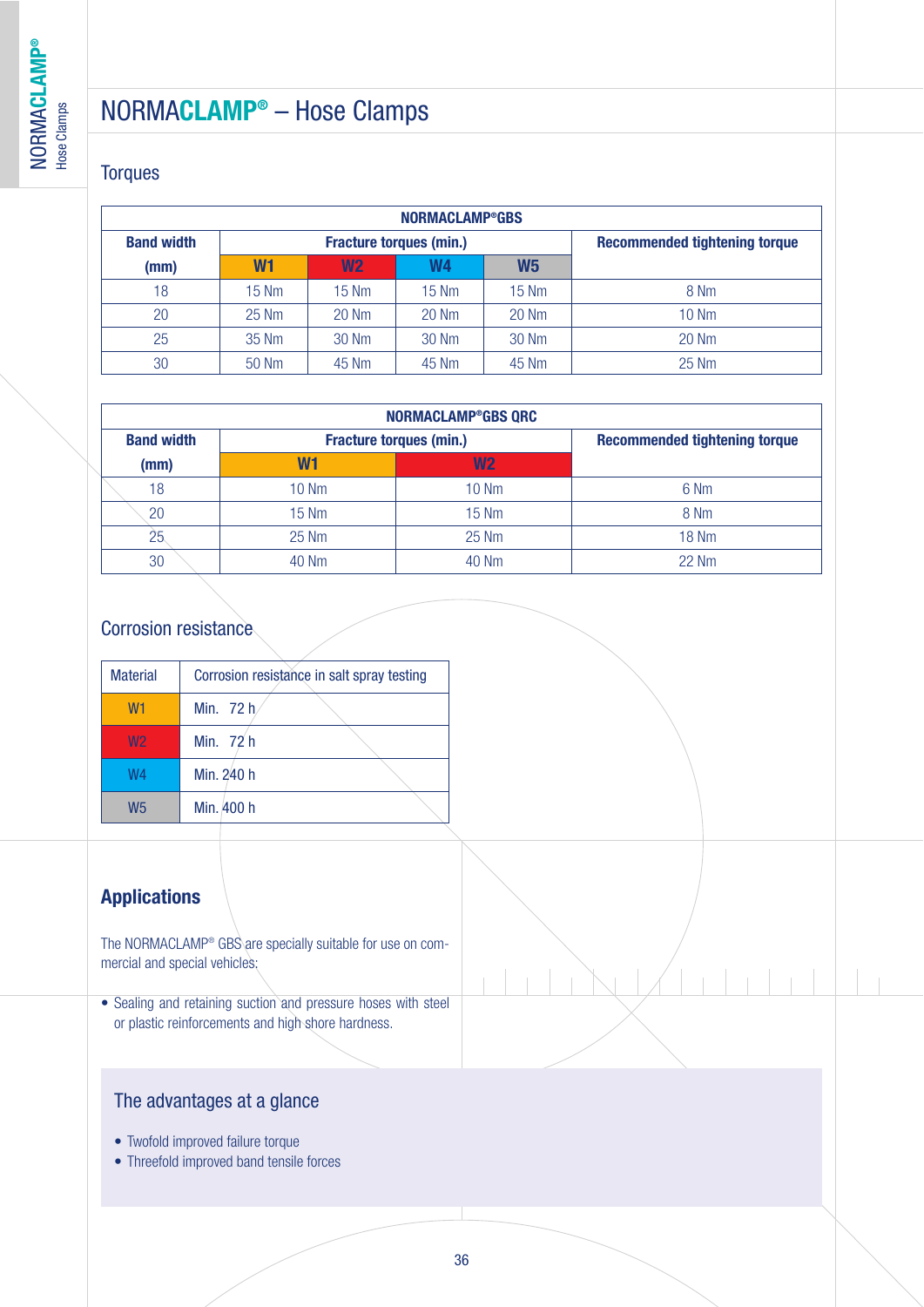NORMA**CLAMP** Hose Clamps

**®**

# NORMA**CLAMP®** – Hose Clamps

### **Survey of sizes, band widths & materials** NORMA**CLAMP® GBS**

| <b>Band width</b> |                     | <b>Clamping Range</b> |                 | <b>Packaging</b> |                    |                |                    |                |
|-------------------|---------------------|-----------------------|-----------------|------------------|--------------------|----------------|--------------------|----------------|
| (mm)              | <b>Description</b>  | in mm                 | in Inches       | <b>PU</b>        | W <sub>1</sub>     | W <sub>2</sub> | <b>W4</b>          | W <sub>5</sub> |
| 18                | GBS M 17-19/18 SK*  | $17 - 19$             | $11/16 - 3/4$   | 50               | X                  | $\mathsf{X}$   | X                  | X.             |
| 18                | GBS M 19-21/18 SK*  | $19 - 21$             | $3/4 - 13/16$   | 50               | $\mathsf{X}$       | $\overline{X}$ | $\sf X$            | $\mathsf{X}$   |
| 18                | GBS M 21-23/18 SK*  | $21 - 23$             | $13/16 - 7/8$   | 50               | $\chi$             | X              | $\chi$             | $\mathsf{X}$   |
| 18                | GBS M 23-25/18 SK*  | $23 - 25$             | $7/8 - 1$       | 50               | $\chi$             | $\mathsf{X}$   | $\sf X$            | $\mathsf{X}$   |
| 18                | GBS M 25-27/18 SK   | $25 - 27$             | $1 - 11/16$     | 50               | $\mathsf{X}% _{0}$ | $\overline{X}$ | $\sf X$            | $\mathsf{X}$   |
| 18                | GBS M 27-29/18 SK   | $27 - 29$             | $11/16 - 11/8$  | 50               | $\chi$             | X              | $\sf X$            | X              |
| 18                | GBS M 29-31/18 SK   | $29 - 31$             | $11/8 - 11/4$   | 50               | $\mathsf{X}$       | $\mathsf{X}$   | $\mathsf{X}% _{0}$ | $\mathsf{X}$   |
| 18                | GBS M 31-34/18 SK   | $31 - 34$             | $11/4 - 15/16$  | 50               | $\chi$             | X              | $\sf X$            | X.             |
| 18                | GBS M 34-37/18 SK   | $34 - 37$             | $15/16 - 17/16$ | 50               | X                  | χ              | X                  | $\mathsf{X}$   |
| 18                | GBS M 37-40/18 SK   | $37 - 40$             | $17/16 - 19/16$ | 50 <sup>°</sup>  | $\chi$             | $\mathsf{X}$   | $\sf X$            | $\mathsf{X}$   |
| 18                | GBS M 40-43/18 SK   | $40 - 43$             | 19/16-111/16    | 50               | $\mathsf{X}% _{0}$ | X              | $\sf X$            | X              |
| 20                | GBS M 43-47/20 SK   | $43 - 47$             | $111/16 - 17/8$ | 50               | $\mathsf{X}$       | $\chi$         | $\sf X$            | $\mathsf{X}$   |
| 20                | GBS M 47-51/20 SK   | $47 - 51$             | $17/8 - 2$      | 50               | $\sf X$            | X              | $\chi$             | X.             |
| 20                | GBS M 51-55/20 SK   | $51 - 55$             | $2 - 23/16$     | 50               | $\chi$             | Χ              | X                  | $\mathsf{X}$   |
| 20                | GBS M 55-59/20 SK   | $55 - 59$             | 23/16-25/16     | 50               | $\sf X$            | $\overline{X}$ | $\sf X$            | $\chi$         |
| 20                | GBS M 59-63/20 SK   | $59 - 63$             | $25/16 - 21/2$  | 50               | $\chi$             | X              | $\sf X$            | X              |
| 20                | GBS M 63-68/20 SK   | $63 - 68$             | $21/2 - 211/16$ | 50               | $\sf X$            | $\mathsf{X}$   | $\sf X$            | $\mathsf{X}$   |
| 25                | GBS M 68-73/25 SK   | $68 - 73$             | 211/16-27/8     | 25               | $\sf X$            | X              | X                  | X.             |
| 25                | GBS M 73-79/25 SK   | $73 - 79$             | $27/8 - 31/8$   | 25               | $\sf X$            | X              | X                  | $\mathsf{X}$   |
| 25                | GBS M 79-85/25 SK   | $79 - 85$             | $31/8 - 33/8$   | 25               | $\sf X$            | $\mathsf{X}$   | $\sf X$            | $\mathsf{X}$   |
| 25                | GBS M 85-91/25 SK   | $85 - 91$             | 33/8-39/16      | 25               | $\chi$             | X              | $\sf X$            | X              |
| 25                | GBS M 91-97/25 SK   | $91 - 97$             | 39/16-313/16    | 25               | $\sf X$            | $\mathsf{X}$   | $\sf X$            | $\mathsf{X}$   |
| 25                | GBS M 97-104/25 SK  | $97 - 104$            | 313/16-41/8     | 25               | $\sf X$            | X              | X                  | X.             |
| 25                | GBS M 104-112/25 SK | 104-112               | 41/8-47/16      | 25               | $\chi$             | X              | $\sf X$            | $\mathsf{X}$   |
| 25                | GBS M 112-121/25 SK | $112 - 121$           | 47/16-43/4      | 25               | $\sf X$            | $\mathsf{X}$   | $\sf X$            | $\mathsf{X}$   |
| 25                | GBS M 121-130/25 SK | $121 - 130$           | $43/4 - 51/8$   | 25               | $\sf X$            | X              | $\sf X$            | X              |
| 30                | GBS M 130-140/30 SK | $130 - 140$           | $51/8 - 51/2$   | 10               | $\sf X$            | $\mathsf{X}$   | $\sf X$            | $\mathsf{X}$   |
| 30                | GBS M 140-150/30 SK | $140 - 150$           | $51/2 - 57/8$   | 10               | X                  | X              | X                  | X              |
| 30                | GBS M 150-162/30 SK | $150 - 162$           | $57/8 - 63/8$   | 10               | X                  | X              | $\sf X$            | X              |
| 30                | GBS M 162-174/30 SK | 162-174               | $63/8 - 67/8$   | 10               | $\mathsf{X}$       | $\mathsf{X}$   | $\sf X$            | X              |
| 30                | GBS M 174-187/30 SK | 174-187               | $67/8 - 73/8$   | 10               | Χ                  | X              | Χ                  | X              |
| 30                | GBS M 187-200/30 SK | 187-200               | 73/8-77/8       | 10               | $\sf X$            | $\mathsf{X}$   | $\mathsf X$        | X              |
| 30                | GBS M 200-213/30 SK | $200 - 213$           | 77/8-83/8       | 10               | X                  | $\mathsf{X}$   | Χ                  | X              |
| 30                | GBS M 213-226/30 SK | $213 - 226$           | $83/8 - 87/8$   | 10               | X                  | X              | $\sf X$            | χ              |
| 30                | GBS M 226-239/30 SK | 226-239               | $87/8 - 93/8$   | 10               | $\mathsf{X}% _{0}$ | $\mathsf{X}$   | $\sf X$            | $\mathsf{X}$   |
| 30                | GBS M 239-252/30 SK | 239-252               | 93/8-915/16     | 10               | Χ                  | X              | X                  | X              |

\* These sizes are not mechanically locked but spot welded

PU = packaging unit